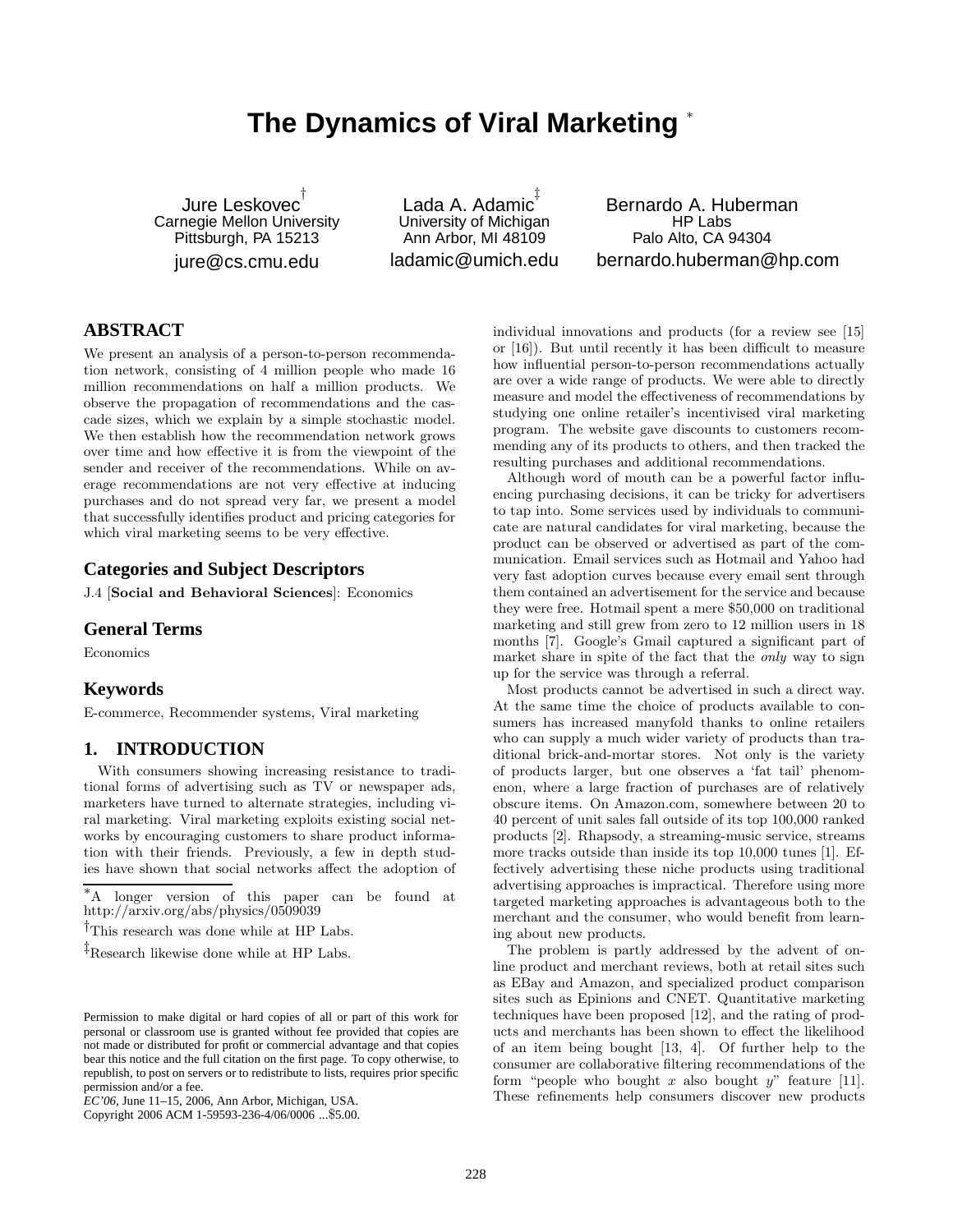and receive more accurate evaluations, but they cannot completely substitute personalized recommendations that one receives from a friend or relative. It is human nature to be more interested in what a friend buys than what an anonymous person buys, to be more likely to trust their opinion, and to be more influenced by their actions. Our friends are also acquainted with our needs and tastes, and can make appropriate recommendations. A Lucid Marketing survey found that 68% of individuals consulted friends and relatives before purchasing home electronics – more than the half who used search engines to find product information [3].

Several studies have attempted to model just this kind of network influence. Richardson and Domingos [14] used Epinions' trusted reviewer network to construct an algorithm to maximize viral marketing efficiency assuming that individuals' probability of purchasing a product depends on the opinions on the trusted peers in their network. Kempe, Kleinberg and Tardos [8] evaluate the efficiency of several algorithms for maximizing the size of influence set given various models of adoption. While these models address the question of maximizing the spread of influence in a network, they are based on assumed rather than measured influence effects.

In contrast, in our study we are able to directly observe the effectiveness of person to person word of mouth advertising for hundreds of thousands of products for the first time. We find that most recommendation chains do not grow very large, often terminating with the initial purchase of a product. However, occasionally a product will propagate through a very active recommendation network. We propose a simple stochastic model that seems to explain the propagation of recommendations. Moreover, the characteristics of recommendation networks influence the purchase patterns of their members. For example, individuals' likelihood of purchasing a product initially increases as they receive additional recommendations for it, but a saturation point is quickly reached. Interestingly, as more recommendations are sent between the same two individuals, the likelihood that they will be heeded decreases. We also propose models to identify products for which viral marketing is effective: We find that the category and price of product plays a role, with recommendations of expensive products of interest to small, well connected communities resulting in a purchase more often. We also observe patterns in the timing of recommendations and purchases corresponding to times of day when people are likely to be shopping online or reading email. We report on these and other findings in the following sections.

#### **2. THE RECOMMENDATION NETWORK**

#### **2.1 Dataset description**

Our analysis focuses on the recommendation referral program run by a large retailer. The program rules were as follows. Each time a person purchases a book, music, or a movie he or she is given the option of sending emails recommending the item to friends. The first person to purchase the same item through a referral link in the email gets a 10% discount. When this happens the sender of the recommendation receives a 10% credit on their purchase.

The recommendation dataset consists of 15,646,121 recommendations made among 3,943,084 distinct users. The data was collected from June 5 2001 to May 16 2003. In total, 548,523 products were recommended, 99% of them belonging to 4 main product groups: Books, DVDs, Music and Videos. In addition to recommendation data, we also crawled the retailer's website to obtain product categories, reviews and ratings for all products. Of the products in our data set, 5813 (1%) were discontinued (the retailer no longer provided any information about them).

Although the data gives us a detailed and accurate view of recommendation dynamics, it does have its limitations. The only indication of the success of a recommendation is the observation of the recipient purchasing the product through the same vendor. We have no way of knowing if the person had decided instead to purchase elsewhere, borrow, or otherwise obtain the product. The delivery of the recommendation is also somewhat different from one person simply telling another about a product they enjoy, possibly in the context of a broader discussion of similar products. The recommendation is received as a form email including information about the discount program. Someone reading the email might consider it spam, or at least deem it less important than a recommendation given in the context of a conversation. The recipient may also doubt whether the friend is recommending the product because they think the recipient might enjoy it, or are simply trying to get a discount for themselves. Finally, because the recommendation takes place before the recommender receives the product, it might not be based on a direct observation of the product. Nevertheless, we believe that these recommendation networks are reflective of the nature of word of mouth advertising, and give us key insights into the influence of social networks on purchasing decisions.

#### **2.2 Recommendation network statistics**

For each recommendation, the dataset included the product and product price, sender ID, receiver ID, the sent date, and a buy-bit, indicating whether the recommendation resulted in a purchase and discount. The sender and receiver ID's were shadowed. We represent this data set as a directed multi graph. The nodes represent customers, and a directed edge contains all the information about the recommendation. The edge  $(i, j, p, t)$  indicates that i recommended product  $p$  to customer  $j$  at time  $t$ .

The typical process generating edges in the recommendation network is as follows: a node  $i$  first buys a product  $p$  at time t and then it recommends it to nodes  $j_1, \ldots, j_n$ . The  $j$  nodes can they buy the product and further recommend it. The only way for a node to recommend a product is to first buy it. Note that even if all nodes  $j$  buy a product, only the edge to the node  $j_k$  that first made the purchase (within a week after the recommendation) will be marked by a buy-bit. Because the buy-bit is set only for the first person who acts on a recommendation, we identify additional purchases by the presence of outgoing recommendations for a person, since all recommendations must be preceded by a purchase. We call this type of evidence of purchase a buyedge. Note that buy-edges provide only a lower bound on the total number of purchases without discounts. It is possible for a customer to not be the first to act on a recommendation and also to not recommend the product to others. Unfortunately, this was not recorded in the data set. We consider, however, the buy-bits and buy-edges as proxies for the total number of purchases through recommendations.

For each product group we took recommendations on all products from the group and created a network. Table 1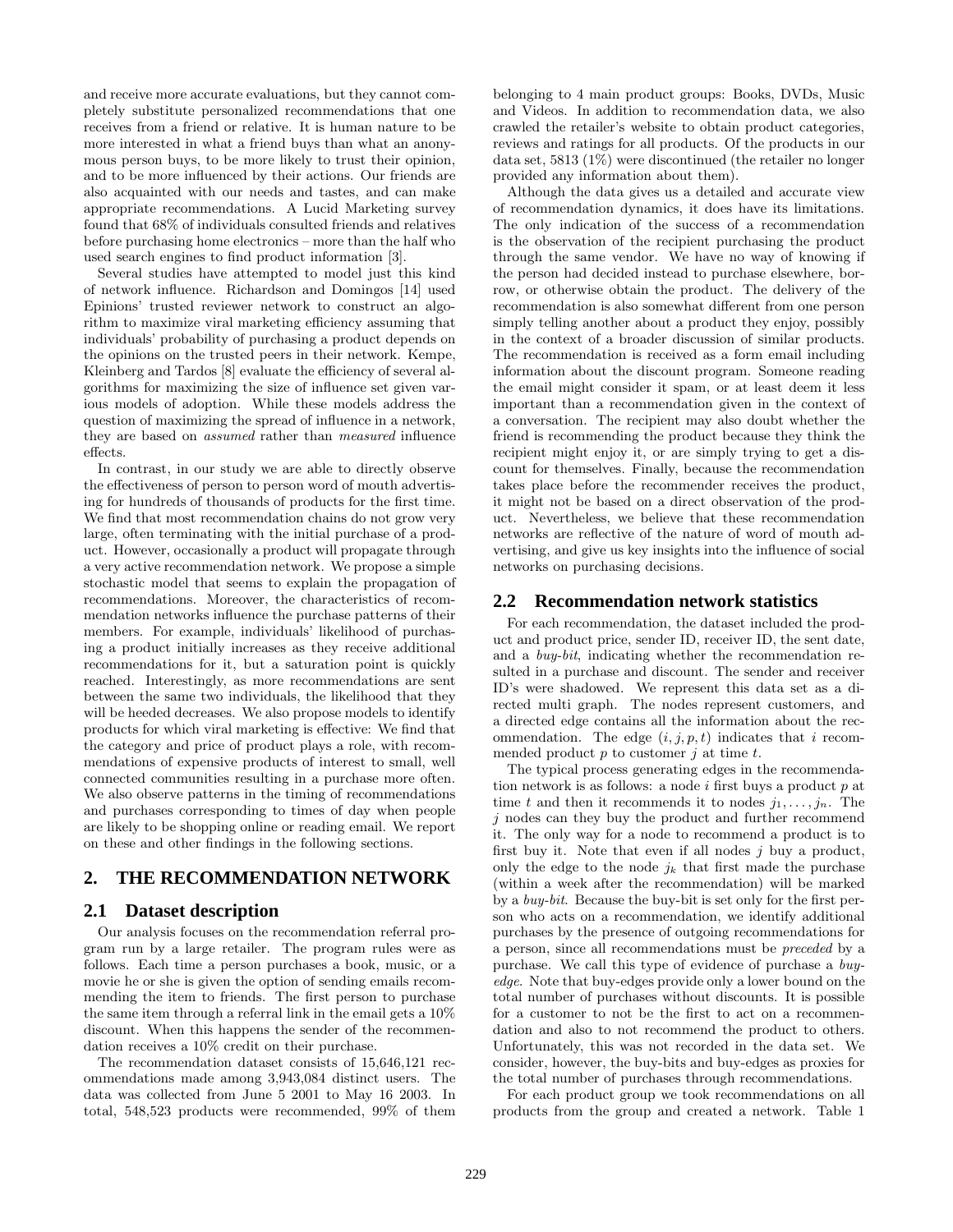

**Figure 1: (a) The size of the largest connected component of customers over time. The inset shows the linear growth in the number of customers** n **over time. (b) The number of recommendations sent by a user with each curve representing a different depth of the user in the recommendation chain. A power** law exponent  $\gamma$  is fitted to all but the tail.

(first 7 columns) shows the sizes of various product group recommendation networks with  $p$  being the total number of products in the product group,  $n$  the total number of nodes spanned by the group recommendation network and e the number of edges (recommendations). The column e*<sup>u</sup>* shows the number of unique edges – disregarding multiple recommendations between the same source and recipient.

In terms of the number of different items, there are by far the most music CDs, followed by books and videos. There is a surprisingly small number of DVD titles. On the other hand, DVDs account for more half of all recommendations in the dataset. The DVD network is also the most dense, having about 10 recommendations per node, while books and music have about 2 recommendations per node and videos have only a bit more than 1 recommendation per node.

Music recommendations reached about the same number of people as DVDs but used more than 5 times fewer recommendations to achieve the same coverage of the nodes. Book recommendations reached by far the most people – 2.8 million. Notice that all networks have a very small number of unique edges. For books, videos and music the number of unique edges is smaller than the number of nodes – this suggests that the networks are highly disconnected [5].

Figure 1(a) shows the fraction of nodes in largest weakly connected component over time. Notice the component is very small. Even if we compose a network using all the recommendations in the dataset, the largest connected component contains less than 2.5% (100,420) of the nodes, and the second largest component has only 600 nodes. Still, some smaller communities, numbering in the tens of thousands of purchasers of DVDs in categories such as westerns, classics and Japanese animated films (anime), had connected components spanning about 20% of their members.

The insert in figure  $1(a)$  shows the growth of the customer base over time. Surprisingly it was linear, adding on average 165,000 new users each month, which is an indication that the service itself was not spreading epidemically. Further evidence of non-viral spread is provided by the relatively high percentage (94%) of users who made their first recommendation without having previously received one.

Back to table 1: given the total number of recommendations e and purchases  $(b_b + b_e)$  influenced by recommendations we can estimate how many recommendations need to be independently sent over the network to induce a new purchase. Using this metric books have the most influential recommendations followed by DVDs and music. For books one out of 69 recommendations resulted in a purchase. For DVDs it increases to 108 recommendations per purchase and further increases to 136 for music and 203 for video.

Even with these simple counts we can make the first few observations. It seems that some people got quite heavily involved in the recommendation program, and that they tended to recommend a large number of products to the same set of friends (since the number of unique edges is so small). This shows that people tend to buy more DVDs and also like to recommend them to their friends, while they seem to be more conservative with books. One possible reason is that a book is bigger time investment than a DVD: one usually needs several days to read a book, while a DVD can be viewed in a single evening.

One external factor which may be affecting the recommendation patterns for DVDs is the existence of referral websites (www.dvdtalk.com). On these websites people, who want to buy a DVD and get a discount, would ask for recommendations. This way there would be recommendations made between people who don't really know each other but rather have an economic incentive to cooperate. We were not able to find similar referral sharing sites for books or CDs.

#### **2.3 Forward recommendations**

Not all people who make a purchase also decide to give recommendations. So we estimate what fraction of people that purchase also decide to recommend forward. To obtain this information we can only use the nodes with purchases that resulted in a discount.

The last 3 columns of table 1 show that only about a third of the people that purchase also recommend the product forward. The ratio of forward recommendations is much higher for DVDs than for other kinds of products. Videos also have a higher ratio of forward recommendations, while books have the lowest. This shows that people are most keen on recommending movies, while more conservative when recommending books and music.

Figure 1(b) shows the cumulative out-degree distribution, that is the number of people who sent out at least  $k_p$  recommendations, for a product. It shows that the deeper an individual is in the cascade, if they choose to make recommendations, they tend to recommend to a greater number of people on average (the distribution has a higher variance). This effect is probably due to only very heavily recommended products producing large enough cascades to reach a certain depth. We also observe that the probability of an individual making a recommendation at all (which can only occur if they make a purchase), declines after an initial increase as one gets deeper into the cascade.

#### **2.4 Identifying cascades**

As customers continue forwarding recommendations, they contribute to the formation of cascades. In order to identify cascades, i.e. the "causal" propagation of recommendations, we track successful recommendations as they influence purchases and further recommendations. We define a recommendation to be successful if it reached a node before its first purchase. We consider only the first purchase of an item, because there are many cases when a person made multiple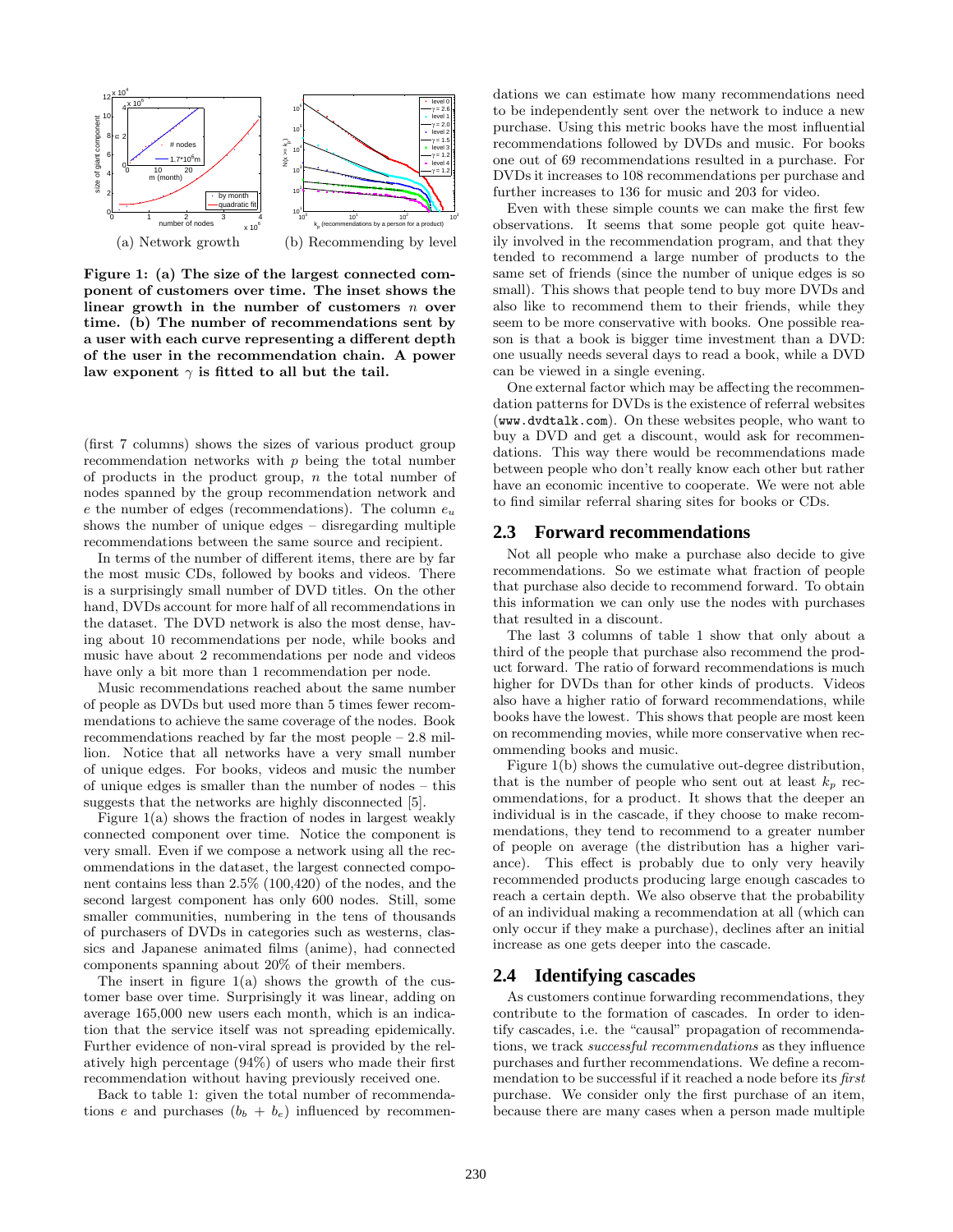| Group |         | $\it n$   |            | $e_u$     | $v_{h}$ | $b_e$  | Purchases | Forward | Percent |
|-------|---------|-----------|------------|-----------|---------|--------|-----------|---------|---------|
| Book  | 103.161 | 2.863.977 | 5.741.611  | 2.097.809 | 65.344  | 17.769 | 65.391    | 15.769  | 24.2    |
| DVD   | 19.829  | 805.285   | 8.180.393  | 962.341   | 17.232  | 58.189 | 16.459    | 7,336   | 44.6    |
| Music | 393.598 | 794.148   | 1.443.847  | 585.738   | 7.837   | 2,739  | 7.843     | 1.824   | 23.3    |
| Video | 26.131  | 239.583   | 280.270    | 160.683   | 909     | 467    | 909       | 250     | 27.6    |
| Total | 542.719 | 3.943.084 | 15.646.121 | 3,153,676 | 91.322  | 79.164 | 90.602    | 25,179  | 27.8    |

**Table 1: Product group recommendation statistics.** p**: number of products,** n**: number of nodes,** e**: number of edges (recommendations),** e*u***: number of unique edges,** b*b***: number of buy bits,** b*e***: number of buy edges. Last 3 columns of the table: Fraction of people that purchase and also recommend forward.** *Purchases***: number of nodes that purchased.** *Forward***: nodes that purchased and then also recommended the product.**



**Figure 2: Examples of two product recommendation networks: (a) First aid study guide** *First Aid for the USMLE Step***, (b) Japanese graphic novel (manga)** *Oh My Goddess!: Mara Strikes Back***.**



**Figure 3: Distribution of the number of recommendations and number of purchases made by a node.**

purchases of the same product, and in between those purchases she may have received new recommendations. In this case one cannot conclude that recommendations following the first purchase influenced the later purchases.

Each cascade is a network consisting of customers (nodes) who purchased the same product as a result of each other's recommendations (edges). We delete late recommendations — all incoming recommendations that happened after the first purchase of the product. This way we make the network time increasing or causal — for each node all incoming edges (recommendations) occurred before all outgoing edges. Now each connected component represents a time obeying propagation of recommendations.

Figure 2 shows two typical product recommendation networks: (a) a medical study guide and (b) a Japanese graphic novel. Throughout the dataset we observe very similar patters. Most product recommendation networks consist of a large number of small disconnected components where we do not observe cascades. Then there is usually a small number of relatively small components with recommendations successfully propagating.

This observation is reflected in the heavy tailed distribution of cascade sizes (see figure 4), having a power-law exponent close to 1 for DVDs in particular.

We also notice bursts of recommendations (figure 2(b)). Some nodes recommend to many friends, forming a star like pattern. Figure 3 shows the distribution of the recommendations and purchases made by a single node in the recommendation network. Notice the power-law distributions and long flat tails. The most active person made 83,729 recommendations and purchased 4,416 different items. Finally, we also sometimes observe 'collisions', where nodes receive recommendations from two or more sources. A detailed enumeration and analysis of observed topological cascade patterns for this dataset is made in [10].

#### **2.5 The recommendation propagation model**

A simple model can help explain how the wide variance we observe in the number of recommendations made by individuals can lead to power-laws in cascade sizes (figure 4). The model assumes that each recipient of a recommendation will forward it to others if its value exceeds an arbitrary threshold that the individual sets for herself. Since exceeding this value is a probabilistic event, let's call  $p_t$  the probability that at time step  $t$  the recommendation exceeds the thresh-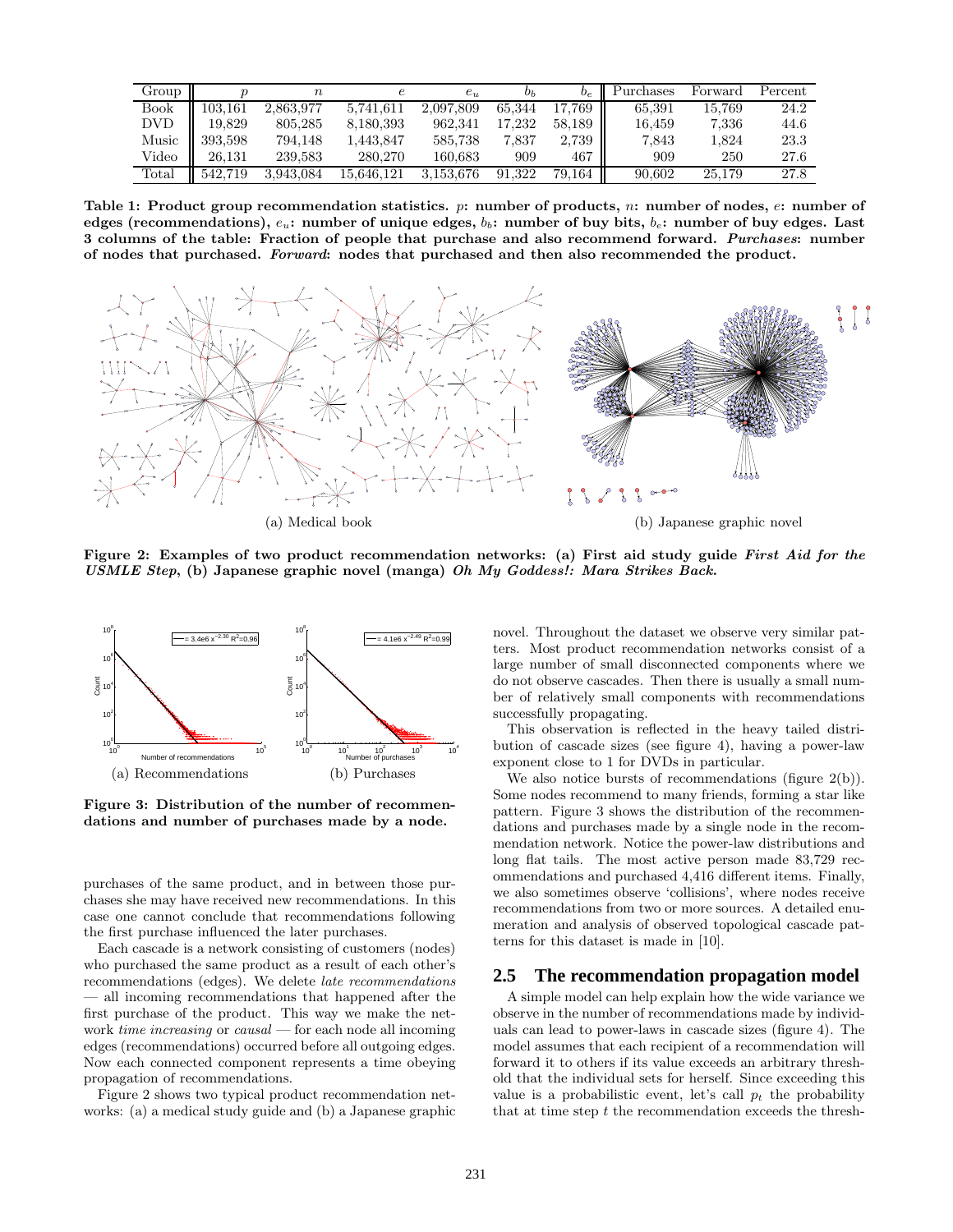

**Figure 4: Size distribution of cascades (size of cascade vs. count). Bold line presents a power-fit.**

old. In that case the number of recommendations  $N_{t+1}$  at time  $(t + 1)$  is given in terms of the number of recommendations at an earlier time by

$$
N_{t+1} = p_t N_t \tag{1}
$$

where the probability  $p_t$  is defined over the unit interval.

Notice that, because of the probabilistic nature of the threshold being exceeded, one can only compute the final distribution of recommendation chain lengths, which we now proceed to do.

Subtracting from both sides of this equation the term N*<sup>t</sup>* and diving by it we obtain

$$
\frac{N_{(t+1)} - N_t}{N_t} = p_t - 1\tag{2}
$$

Summing both sides from the initial time to some very large time  $T$  and assuming that for long times the numerator is smaller than the denominator (a reasonable assumption) we get

$$
\frac{dN}{N} = \sum p_t \tag{3}
$$

The left hand integral is just  $\ln(N)$ , and the right hand side is a sum of random variables, which in the limit of a very large uncorrelated number of recommendations is normally distributed (central limit theorem).

This means that the logarithm of the number of messages is normally distributed, or equivalently, that the number of messages passed is log-normally distributed. In other words the probability density for  $N$  is given by

$$
P(N) = \frac{1}{N\sqrt{2\pi\sigma^2}} \exp \frac{- (\ln(N) - \mu)^2}{2\sigma^2}
$$
 (4)

which, for large variances describes a behavior whereby the typical number of recommendations is small (the mode of the distribution) but there are unlikely events of large chains of recommendations which are also observable.

Furthermore, for large variances, the lognormal distribution can behave like a power law for a range of values. In order to see this, take the logarithms on both sides of the equation (equivalent to a log-log plot) and one obtains

$$
\ln(P(N)) = -\ln(N) - \ln(\sqrt{2\pi\sigma^2}) - \frac{(\ln(N) - \mu)^2}{2\sigma^2}
$$
 (5)

So, for large  $\sigma$ , the last term of the right hand side goes to zero, and since the the second term is a constant one obtains a power law behavior with exponent value of minus one. There are other models which produce power-law distributions of cascade sizes, but we present ours for its simplicity, since it does not depend on network topology [6] or critical thresholds in the probability of a recommendation being accepted [18].

## **3. SUCCESS OF RECOMMENDATIONS**

So far we only looked into the aggregate statistics of the recommendation network. Next, we ask questions about the effectiveness of recommendations in the recommendation network itself. First, we analyze the probability of purchasing as one gets more and more recommendations. Next, we measure recommendation effectiveness as two people exchange more and more recommendations. Lastly, we observe the recommendation network from the perspective of the sender of the recommendation. Does a node that makes more recommendations also influence more purchases?

## **3.1 Probability of buying versus number of incoming recommendations**

First, we examine how the probability of purchasing changes as one gets more and more recommendations. One would expect that a person is more likely to buy a product if she gets more recommendations. On the other had one would also think that there is a saturation point – if a person hasn't bought a product after a number of recommendations, they are not likely to change their minds after receiving even more of them. So, how many recommendations are too many?

Figure 5 shows the probability of purchasing a product as a function of the number of incoming recommendations on the product. As we move to higher numbers of incoming recommendations, the number of observations drops rapidly. For example, there were 5 million cases with 1 incoming recommendation on a book, and only 58 cases where a person got 20 incoming recommendations on a particular book. The maximum was 30 incoming recommendations. For these reasons we cut-off the plot when the number of observations becomes too small and the error bars too large.

Figure 5(a) shows that, overall, book recommendations are rarely followed. Even more surprisingly, as more and more recommendations are received, their success decreases. We observe a peak in probability of buying at 2 incoming recommendations and then a slow drop.

For DVDs (figure 5(b)) we observe a saturation around 10 incoming recommendations. This means that after a person gets 10 recommendations on a particular DVD, they become immune to them – their probability of buying does not increase anymore. The number of observations is 2.5 million at 1 incoming recommendation and 100 at 60 incoming recommendations. The maximal number of received recommendations is 172 (and that person did not buy)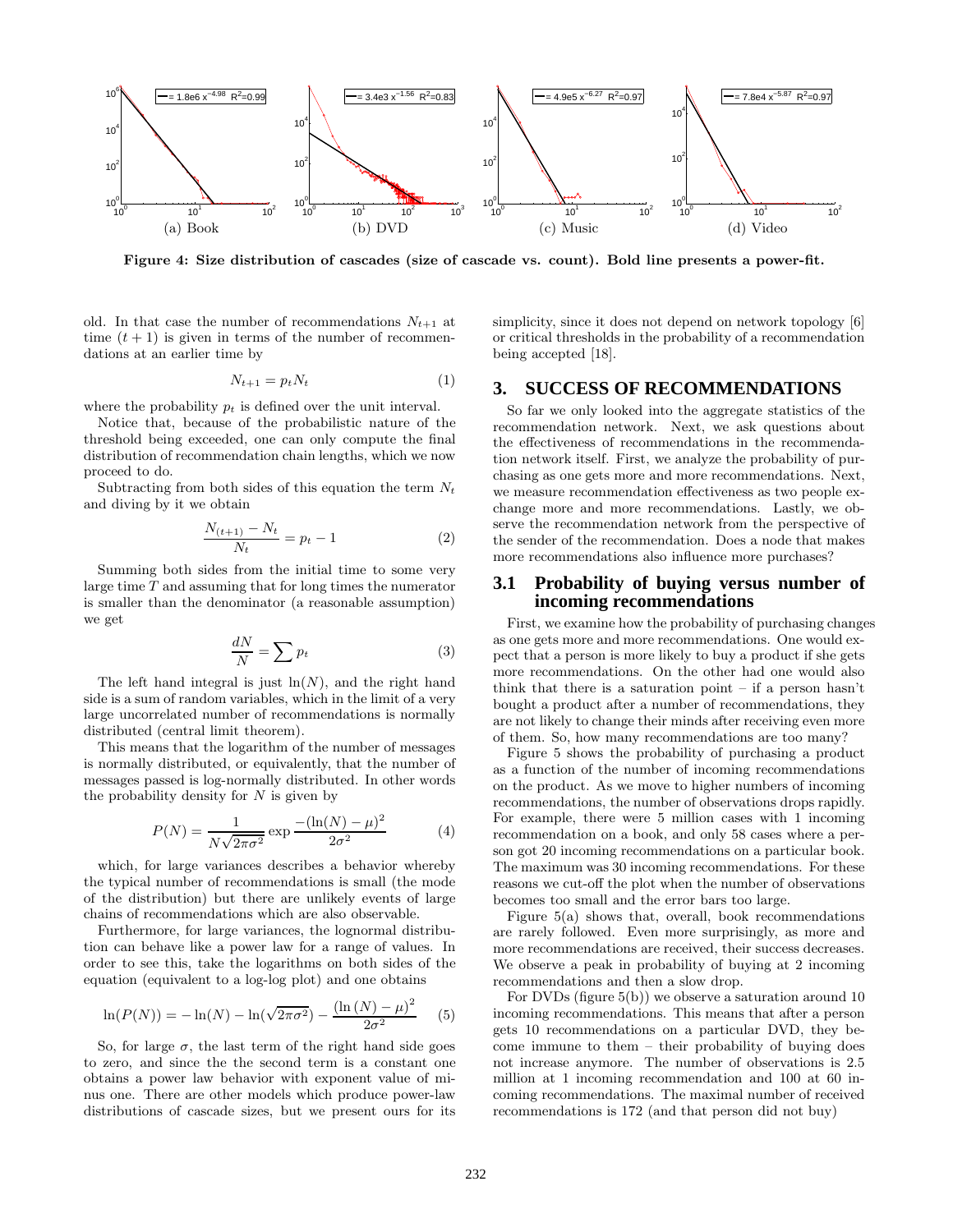

**Figure 5: Probability of buying a book (DVD) given a number of incoming recommendations.**



**Figure 6: The effectiveness of recommendations with the total number of exchanged recommendations.**

## **3.2 Success of subsequent recommendations**

Next, we analyze how the effectiveness of recommendations changes as two persons exchange more and more recommendations. A large number of exchanged recommendations can be a sign of trust and influence, but a sender of too many recommendations can be perceived as a spammer. A person who recommends only a few products will have her friends' attention, but one who floods her friends with all sorts of recommendations will start to loose her influence.

We measure the effectiveness of recommendations as a function of the total number of previously exchanged recommendations between the two nodes. We construct the experiment in the following way. For every recommendation r on some product p between nodes u and v, we first determine how many recommendations were exchanged between u and v before recommendation  $r$ . Then we check whether  $v$ , the recipient of recommendation, purchased  $p$  after recommendation  $r$  arrived. For the experiment we consider only node pairs  $(u, v)$ , where there were at least a total of 10 recommendations sent from  $u$  to  $v$ . We perform the experiment using only recommendations from the same product group.

Figure 6 shows the probability of buying as a function of the total number of exchanged recommendations between two persons up to that point. For books we observe that the effectiveness of recommendation remains about constant up to 3 exchanged recommendations. As the number of exchanged recommendations increases, the probability of buying starts to decrease to about half of the original value and then levels off. For DVDs we observe an immediate and consistent drop. This experiment shows that recommendations start to lose effect after more than two or three are passed between two people. We performed the experiment also for video and music, but the number of observations was too low and the measurements were noisy.

#### **3.3 Success of outgoing recommendations**

In previous sections we examined the data from the viewpoint of the receiver of the recommendation. Now we look from the viewpoint of the sender. The two interesting questions are: how does the probability of getting a 10% credit change with the number of outgoing recommendations; and given a number of outgoing recommendations, how many purchases will they influence?

One would expect that recommendations would be the most effective when recommended to the right subset of friends. If one is very selective and recommends to too few friends, then the chances of success are slim. One the other hand, recommending to everyone and spamming them with recommendations may have limited returns as well.

The top row of figure 7 shows how the average number of purchases changes with the number of outgoing recommendations. For books, music, and videos the number of purchases soon saturates: it grows fast up to around 10 outgoing recommendations and then the trend either slows or starts to drop. DVDs exhibit different behavior, with the expected number of purchases increasing throughout. But if we plot the probability of getting a 10% credit as a function of the number of outgoing recommendations, as in the bottom row of figure 7, we see that the success of DVD recommendations saturates as well, while books, videos and music have qualitatively similar trends. The difference in the curves for DVD recommendations points to the presence of collisions in the dense DVD network, which has 10 recommendations per node and around 400 per product — an order of magnitude more than other product groups. This means that many different individuals are recommending to the same person, and after that person makes a purchase, even though all of them made a 'successful recommendation'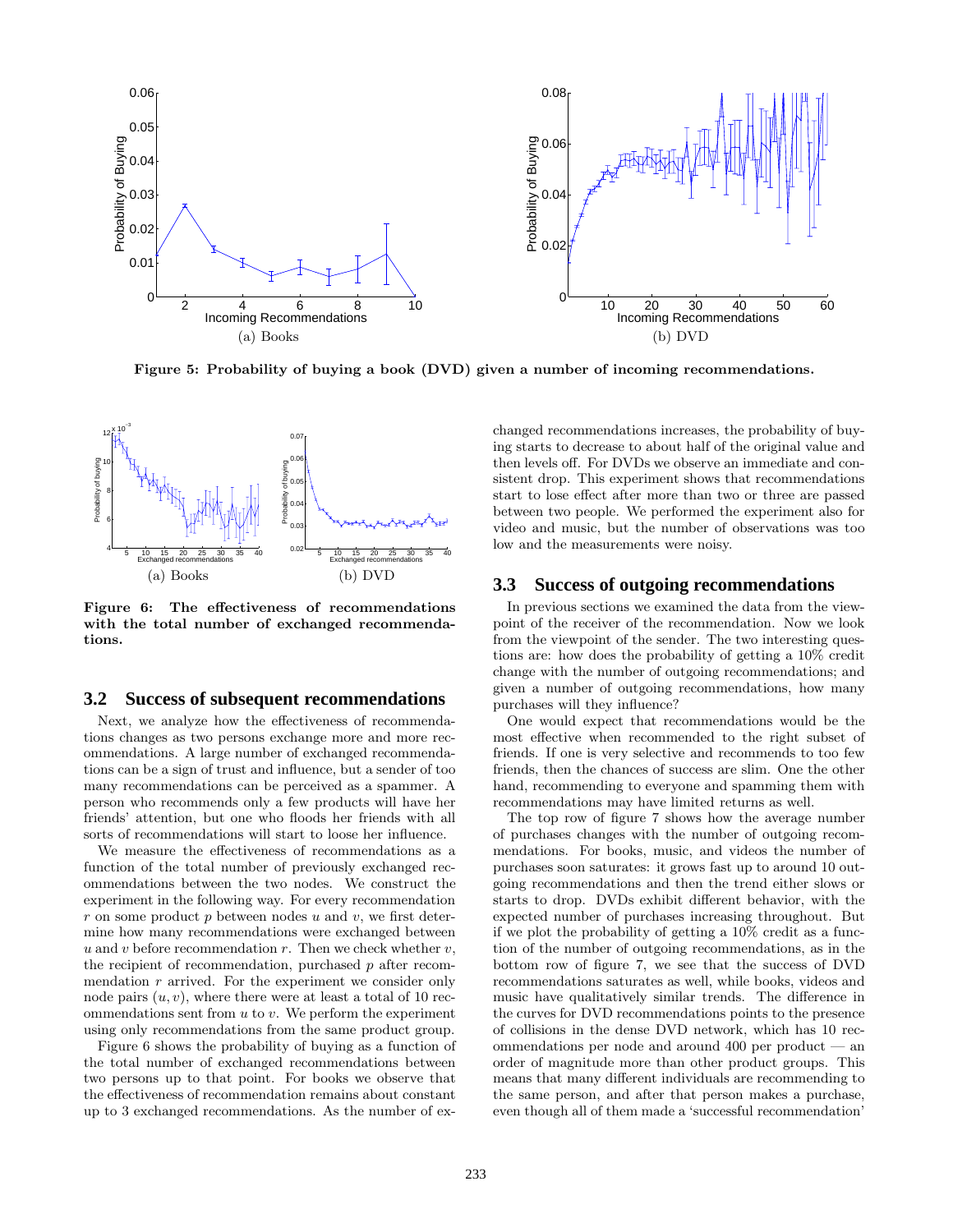

**Figure 7: Top row: Number of resulting purchases given a number of outgoing recommendations. Bottom row: Probability of getting a credit given a number of outgoing recommendations.**



**Figure 8: The time between the recommendation and the actual purchase. We use all purchases.**

by our definition, only one of them receives a credit.

## **4. TIMING OF RECOMMENDATIONS AND PURCHASES**

The recommendation referral program encourages people to purchase as soon as possible after they get a recommendation, since this maximizes the probability of getting a discount. We study the time lag between the recommendation and the purchase of different product groups, effectively how long it takes a person to both receive a recommendation, consider it, and act on it.

We present the histograms of the "thinking time", i.e. the difference between the time of purchase and the time the last recommendation was received for the product prior to the purchase (figure 8). We use a bin size of 1 day. Around 35%- 40% of book and DVD purchases occurred within a day after the last recommendation was received. For DVDs 16% purchases occur more than a week after last recommendation, while this drops to 10% for books. In contrast, if we consider the lag between the purchase and the first recommendation, only 23% of DVD purchases are made within a day, while the proportion stays the same for books. This reflects a greater likelihood for a person to receive multiple recommendations

for a DVD than for a book. At the same time, DVD recommenders tend to send out many more recommendations, only one of which can result in a discount. Individuals then often miss their chance of a discount, which is reflected in the high ratio (78%) of recommended DVD purchases that did not a get discount (see table 1, columns  $b_b$  and  $b_e$ ). In contrast, for books, only 21% of purchases through recommendations did not receive a discount.

We also measure the variation in intensity by time of day for three different activities in the recommendation system: recommendations (figure 9(a)), all purchases (figure 9(b)), and finally just the purchases which resulted in a discount (figure  $9(c)$ ). Each is given as a total count by hour of day.

The recommendations and purchases follow the same pattern. The only small difference is that purchases reach a sharper peak in the afternoon (after 3pm Pacific Time, 6pm Eastern time). The purchases that resulted in a discount look like a negative image of the first two figures. This means that most of discounted purchases happened in the morning when the traffic (number of purchases/recommendations) on the retailer's website was low. This makes a lot of sense since most of the recommendations happened during the day, and if the person wanted to get the discount by being the first one to purchase, she had the highest chances when the traffic on the website was the lowest.

# **5. RECOMMENDATION EFFECTIVENESS BY BOOK CATEGORY**

Social networks are a product of the contexts that bring people together. Some contexts result in social ties that are more effective at conducting an action. For example, in small world experiments, where participants attempt to reach a target individual through their chain of acquaintances, profession trumped geography, which in turn was more useful in locating a target than attributes such as religion or hobbies [9, 17]. In the context of product recommendations, we can ask whether a recommendation for a work of fiction, which may be made by any friend or neighbor, is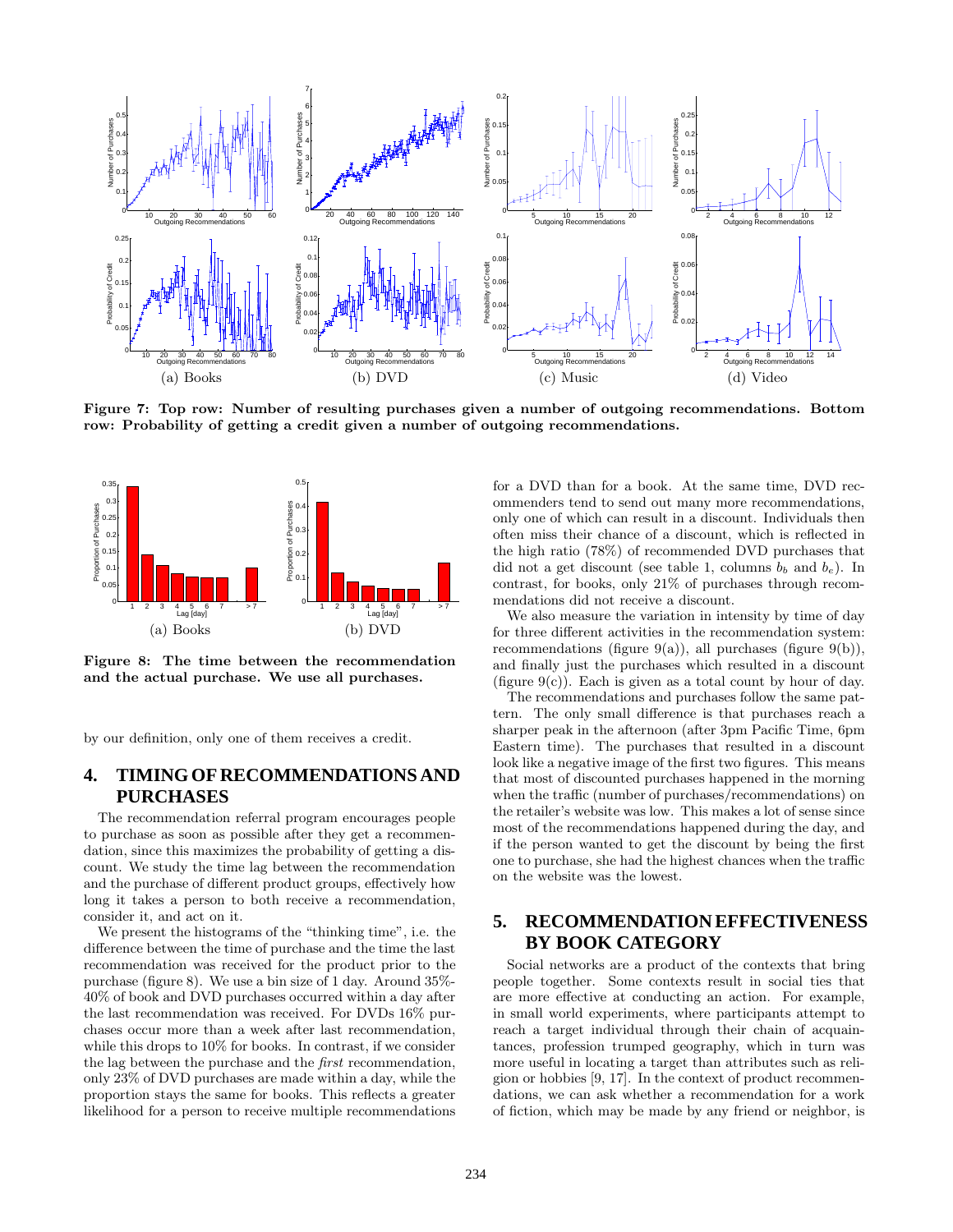

**Figure 9: Time of day for purchases and recommendations. (a) shows the distribution of recommendations over the day, (b) shows all purchases and (c) shows only purchases that resulted in getting discount.**

more or less influential than a recommendation for a technical book, which may be made by a colleague at work or school.

Table 2 shows recommendation trends for all top level book categories by subject. An analysis of other product types can be found in the extended version of the paper. For clarity, we group the results by 4 different category types: fiction, personal/leisure, professional/technical, and nonfiction/other. Fiction encompasses categories such as Sci-Fi and Romance, as well as children's and young adult books. Personal/Leisure encompasses everything from gardening, photography and cooking to health and religion.

First, we compare the relative number of recommendations to reviews posted on the site (column  $c_{av}/r_{p1}$  of table 2). Surprisingly, we find that the number of people making personal recommendations was only a few times greater than the number of people posting a public review on the website. We observe that fiction books have relatively few recommendations compared to the number of reviews, while professional and technical books have more recommendations than reviews. This could reflect several factors. One is that people feel more confident reviewing fiction than technical books. Another is that they hesitate to recommend a work of fiction before reading it themselves, since the recommendation must be made at the point of purchase. Yet another explanation is that the median price of a work of fiction is lower than that of a technical book. This means that the discount received for successfully recommending a mystery novel or thriller is lower and hence people have less incentive to send recommendations.

Next, we measure the per category efficacy of recommendations by observing the ratio of the number of purchases occurring within a week following a recommendation to the number of recommenders for each book subject category (column  $b$  of table 2). On average, only 2% of the recommenders of a book received a discount because their recommendation was accepted, and another 1% made a recommendation that resulted in a purchase, but not a discount. We observe marked differences in the response to recommendation for different categories of books. Fiction in general is not very effectively recommended, with only around 2% of recommenders succeeding. The efficacy was a bit higher (around 3%) for non-fiction books dealing with personal and leisure pursuits, but is significantly higher in the professional

and technical category. Medical books have nearly double the average rate of recommendation acceptance. This could be in part attributed to the higher median price of medical books and technical books in general. As we will see in Section 6, a higher product price increases the chance that a recommendation will be accepted.

Recommendations are also more likely to be accepted for certain religious categories: 4.3% for Christian living and theology and 4.8% for Bibles. In contrast, books not tied to organized religions, such as ones on the subject of new age (2.5%) and occult (2.2%) spirituality, have lower recommendation effectiveness. These results raise the interesting possibility that individuals have greater influence over one another in an organized context, for example through a professional contact or a religious one. There are exceptions of course. For example, Japanese anime DVDs have a strong following in the US, and this is reflected in their frequency and success in recommendations. Another example is that of gardening. In general, recommendations for books relating to gardening have only a modest chance of being accepted, which agrees with the individual prerogative that accompanies this hobby. At the same time, orchid cultivation can be a highly organized and social activity, with frequent 'shows' and online communities devoted entirely to orchids. Perhaps because of this, the rate of acceptance of orchid book recommendations is twice as high as those for books on vegetable or tomato growing.

# **6. MODELING THE RECOMMENDATION SUCCESS**

We have examined the properties of recommendation network in relation to viral marketing, but one question still remains: what determines the product's viral marketing success? We present a model which characterizes product categories for which recommendations are more likely to be accepted. We use a regression of the following product attributes to correlate them with recommendation success:

- $\bullet$  r: number of recommendations
- $n<sub>s</sub>$ : number of senders of recommendations
- $\bullet$   $n_r$ : number of recipients of recommendations
- *p*: price of the product
- $\bullet$  v: number of reviews of the product
- $\bullet$  t: average product rating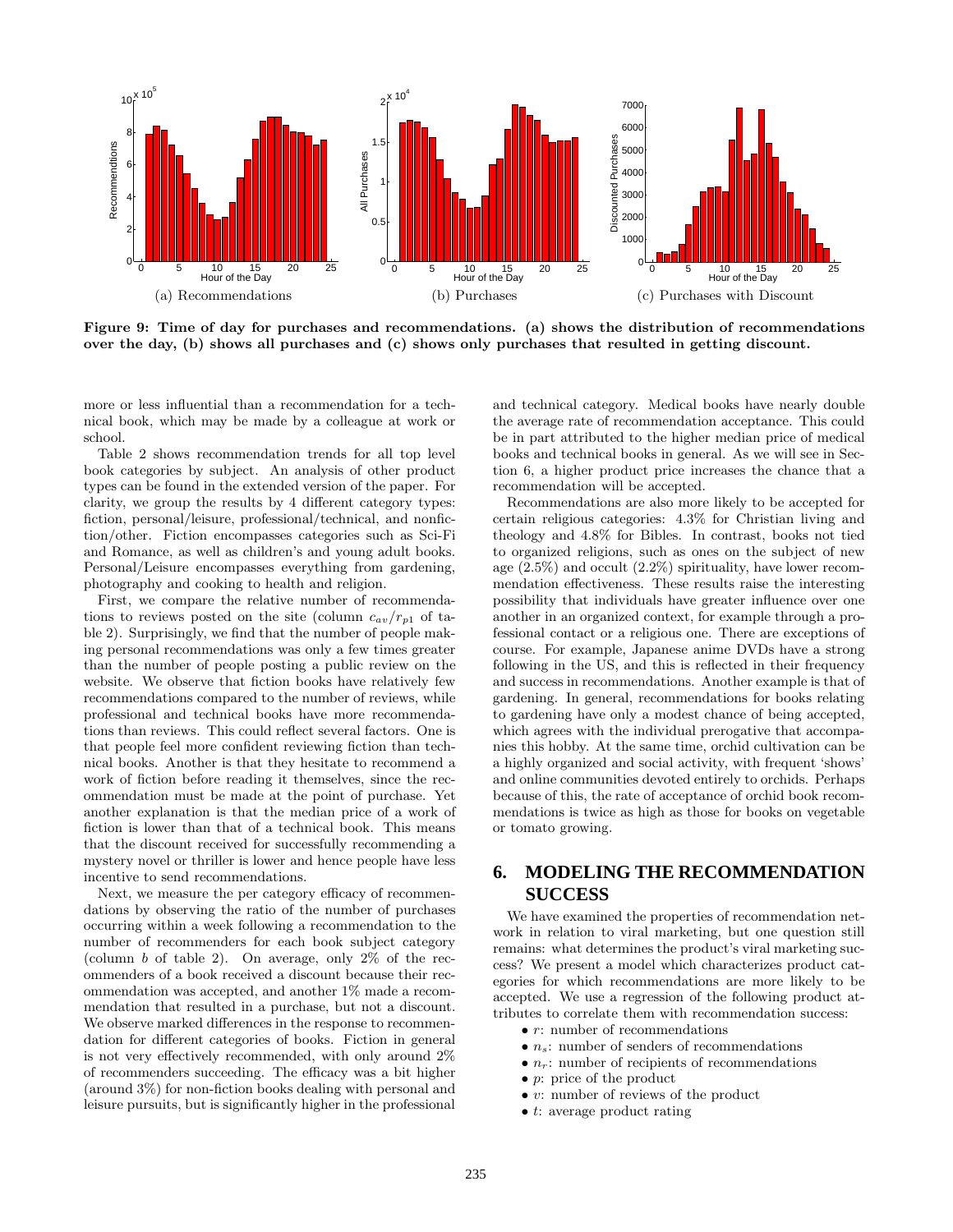| category                  | $n_p$  | $\boldsymbol{n}$ | cc    | $r_{p1}$ | $v_{av}$ | $c_{av}/% \sqrt{c_{av}/c_{av}/c_{av}/c_{av}}$ | $p_m$ | $b * 100$         |
|---------------------------|--------|------------------|-------|----------|----------|-----------------------------------------------|-------|-------------------|
|                           |        |                  |       |          |          | $r_{p1}$                                      |       |                   |
| Books general             | 370230 | 2,860,714        | 1.87  | 5.28     | 4.32     | 1.41                                          | 14.95 | 3.12              |
| Fiction                   |        |                  |       |          |          |                                               |       |                   |
| Children's Books          | 46,451 | 390,283          | 2.82  | 6.44     | 4.52     | 1.12                                          | 8.76  | $2.06**$          |
| Literature & Fiction      | 41,682 | 502,179          | 3.06  | 13.09    | 4.30     | 0.57                                          | 11.87 | $2.82*$           |
| Mystery and Thrillers     | 10,734 | 123,392          | 6.03  | 20.14    | 4.08     | 0.36                                          | 9.60  | $2.40**$          |
| Science Fiction & Fantasy | 10,008 | 175,168          | 6.17  | 19.90    | 4.15     | 0.64                                          | 10.39 | $2.34^{\ast\ast}$ |
| Romance                   | 6,317  | 60,902           | 5.65  | 12.81    | 4.17     | 0.52                                          | 6.99  | $1.78**$          |
| Teens                     | 5,857  | 81,260           | 5.72  | 20.52    | 4.36     | 0.41                                          | 9.56  | $1.94^{\ast\ast}$ |
| Comics & Graphic Novels   | 3,565  | 46,564           | 11.70 | 4.76     | 4.36     | 2.03                                          | 10.47 | $2.30*$           |
| Horror                    | 2,773  | 48,321           | 9.35  | 21.26    | 4.16     | 0.44                                          | 9.60  | $1.81**$          |
| Personal/Leisure          |        |                  |       |          |          |                                               |       |                   |
| Religion and Spirituality | 43,423 | 441,263          | 1.89  | 3.87     | 4.45     | 1.73                                          | 9.99  | 3.13              |
| Health Mind and Body      | 33,751 | 572,704          | 1.54  | 4.34     | 4.41     | 2.39                                          | 13.96 | 3.04              |
| History                   | 28,458 | 28,3406          | 2.74  | 4.34     | $4.30\,$ | 1.27                                          | 18.00 | 2.84              |
| Home and Garden           | 19,024 | 180,009          | 2.91  | 1.78     | 4.31     | 3.48                                          | 15.37 | $2.26**$          |
| Entertainment             | 18,724 | 258,142          | 3.65  | 3.48     | 4.29     | 2.26                                          | 13.97 | $2.66*$           |
| Arts and Photography      | 17,153 | 179,074          | 3.49  | 1.56     | 4.42     | 3.85                                          | 20.95 | 2.87              |
| Travel                    | 12,670 | 113,939          | 3.91  | 2.74     | 4.26     | 1.87                                          | 13.27 | $2.39**$          |
| <b>Sports</b>             | 10,183 | 120,103          | 1.74  | 3.36     | 4.34     | 1.99                                          | 13.97 | $2.26**$          |
| Parenting and Families    | 8,324  | 182,792          | 0.73  | 4.71     | 4.42     | 2.57                                          | 11.87 | 2.81              |
| Cooking Food and Wine     | 7,655  | 146,522          | 3.02  | 3.14     | 4.45     | 3.49                                          | 13.97 | $2.38*$           |
| Outdoors & Nature         | 6,413  | 59,764           | 2.23  | 1.93     | 4.42     | 2.50                                          | 15.00 | 3.05              |
| Professional/Technical    |        |                  |       |          |          |                                               |       |                   |
| Professional & Technical  | 41,794 | 459,889          | 1.72  | 1.91     | 4.30     | 3.22                                          | 32.50 | $4.54***$         |
| Business and Investing    | 29,002 | 476,542          | 1.55  | 3.61     | 4.22     | 2.94                                          | 20.99 | $3.62**$          |
| Science                   | 25,697 | 271,391          | 2.64  | 2.41     | 4.30     | 2.42                                          | 28.00 | $3.90^{\ast\ast}$ |
| Computers and Internet    | 18,941 | 375,712          | 2.22  | 4.51     | 3.98     | 3.10                                          | 34.95 | $3.61^{\ast\ast}$ |
| Medicine                  | 16,047 | 175,520          | 1.08  | 1.41     | 4.40     | 4.19                                          | 39.95 | $5.68^{\ast\ast}$ |
| Engineering               | 10,312 | 107,255          | 1.30  | 1.43     | 4.14     | 3.85                                          | 59.95 | $4.10**$          |
| Law                       | 5,176  | 53,182           | 2.64  | 1.89     | 4.25     | 2.67                                          | 24.95 | $3.66*$           |
| Nonfiction-other          |        |                  |       |          |          |                                               |       |                   |
| Nonfiction                | 55,868 | 560,552          | 2.03  | 3.13     | 4.29     | 1.89                                          | 18.95 | $3.28***$         |
| Reference                 | 26,834 | 371,959          | 1.94  | 2.49     | 4.19     | 3.04                                          | 17.47 | 3.21              |
| Biographies and Memoirs   | 18,233 | 277,356          | 2.80  | 7.65     | 4.34     | 0.90                                          | 14.00 | 2.96              |

**Table 2: Statistics by book category:** n*p***:number of products in category,** n **number of customers,** cc **percentage** of customers in the largest connected component,  $r_{p1}$  av. # reviews in 2001 – 2003,  $r_{p2}$  av. # reviews 1st 6 months 2005,  $v_{av}$  average star rating,  $c_{av}$  average number of people recommending product,  $c_{av}/r_{p1}$ **ratio of recommenders to reviewers,** p*<sup>m</sup>* **median price,** b **ratio of the number of purchases resulting from a recommendation to the number of recommenders. The symbol \*\* denotes statistical significance at the 0.01 level, \* at the 0.05 level.**

From the original set of half a million products, we compute a success rate s for the 48,218 products that had at least one purchase made through a recommendation and for which a price was given. In section 5 we defined recommendation success rate s as the ratio of the total number purchases made through recommendations and the number of senders of the recommendations. We decided to use this kind of normalization, rather than normalizing by the total number of recommendations sent, in order not to penalize communities where a few individuals send out many recommendations (figure  $2(b)$ ). Since the variables follow a heavy tailed distribution, we use the following model:

$$
s = \exp(\sum_{i} \beta_i \log(x_i) + \epsilon_i)
$$

where  $x_i$  are the product attributes (as described on previous page), and  $\epsilon_i$  is random error.

We fit the model using least squares and obtain the coefficients  $\beta_i$  shown on table 3. With the exception of the average rating, they are all significant. The only two attributes with a positive coefficient are the number of recommendations and price. This shows that more expensive and more recommended products have a higher success rate. The number of senders and receivers have large negative coefficients, showing that successfully recommended products are more likely to be not so widely popular. They have relatively many recommendations with a small number of senders and receivers, which suggests a very dense recommendation network where lots of recommendations were exchanged between a small community of people.

These insights could be to marketers — personal recommendations are most effective in small, densely connected communities enjoying expensive products.